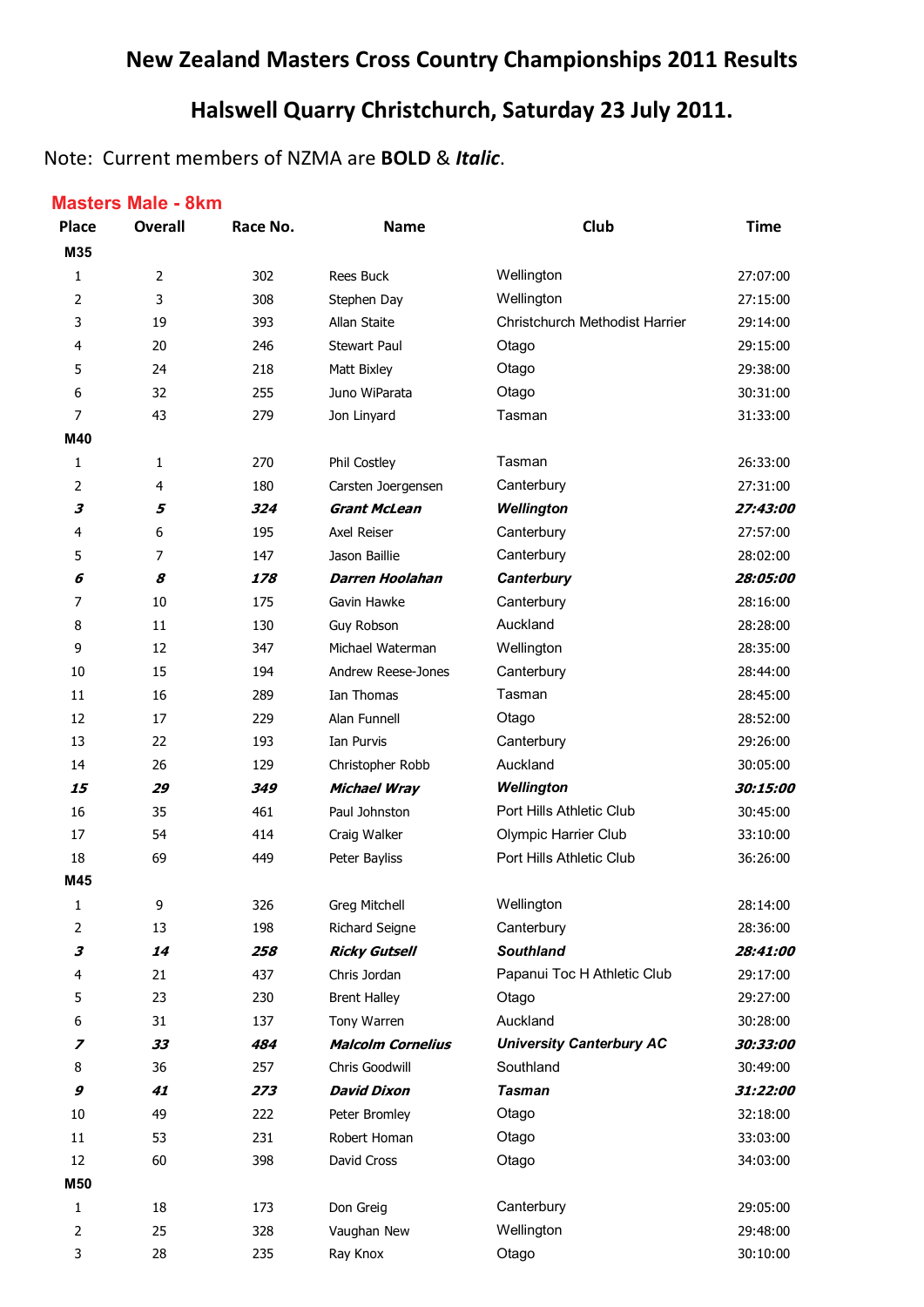| 4                            | 30       | 116        | <b>Tony King</b>       | Auckland                                                 | 30:26:00               |
|------------------------------|----------|------------|------------------------|----------------------------------------------------------|------------------------|
| 5                            | 34       | 220        | Stephen Bloomfield     | Otago                                                    | 30:37:00               |
| 6                            | 39       | 167        | John Gamblin           | Canterbury                                               | 30:58:00               |
| 7                            | 40       | 179        | Tom Jarman             | Canterbury                                               | 31:18:00               |
| 8                            | 44       | 101        | Greg Banks             | Auckland                                                 | 31:45:00               |
| 9                            | 46       | 176        | Rod Hibberd            | Canterbury                                               | 32:02:00               |
| <i><b>10</b></i>             | 47       | 254        | <b>Michael Wilson</b>  | <b>Otago</b>                                             | 32:03:00               |
| 11                           | 48       | 311        | <b>Mark Handley</b>    | Wellington                                               | 32:07:00               |
| 12                           | 51       | 271        | <b>Tim Cross</b>       | <b>Tasman</b>                                            | 32:36:00               |
| 13                           | 52       | 138        | Martin White           | Auckland                                                 | 32:42:00               |
| 14                           | 63       | 262        | <b>Bruce Thomson</b>   | <b>Southland</b>                                         | 34:24:00               |
| 15                           | 77       | 465        | <b>Tom Reihana</b>     | <b>Port Hills Athletic Club</b>                          | 41:19:00               |
| M55                          |          |            |                        |                                                          |                        |
| $\mathbf{1}$                 | 27       | 337        | <b>Tony Price</b>      | Wellington                                               | 30:08:00               |
| 2                            | 38       | 243        | Alan Nicholls          | Otago                                                    | 30:56:00               |
| 3                            | 42       | 225        | Peter Clark            | Otago                                                    | 31:24:00               |
| 4                            | 50       | 487        | <b>Daniel Reese</b>    | <b>University Canterbury AC</b>                          | 32:31:00               |
| 5                            | 55       | 109        | <b>Steve Fairley</b>   | Auckland                                                 | 33:20:00               |
| 6                            | 58       | 361        | Grant Jeffreys         | Canterbury Tri Club                                      | 33:37:00               |
| 7                            | 61       | 387        | Rodger Ward            | Christchurch Avon AC                                     | 34:09:00               |
| 8                            | 62       | 365        | Denis Christmas        | Christchurch Avon AC                                     | 34:14:00               |
| 9                            | 67       | 249        | <b>Gene Sanderson</b>  | <b>Otago</b>                                             | 35:57:00               |
| <b>M60</b>                   |          |            |                        |                                                          |                        |
| 1                            | 37       | 186        | <b>Tony McManus</b>    | Canterbury                                               | 30:56:00               |
| 2                            | 45       | 182        | Peter Larkin           | Canterbury                                               | 31:57:00               |
| 3                            | 56       | 412        | <b>Greg Harney</b>     | Olympic H & AC Inc.                                      | 33:26:00               |
| 4                            | 57       | 228        | <b>Ken Fahey</b>       | <b>Otago</b>                                             | 33:27:00               |
| 5                            | 59       | 291        | <b>Murray Clarkson</b> | <b>Waikato Bay of Plenty</b>                             | 33:58:00               |
| 6                            | 64       | 284        | <b>Ian Morrison</b>    | <b>Tasman</b>                                            | 34:34:00               |
| 7                            | 65       | 313        | Jonathon Harper        | Wellington                                               | 35:02:00               |
| 8                            | 66       | 364        | <b>Iain Chinnery</b>   | <b>Christchurch Avon AC</b>                              | 35:13:00               |
| 9                            | 73       | 404        | <b>Rupert Watson</b>   | <b>New Zealand Masters</b>                               | 38:06:00               |
| 10                           | 78       | 356        | <b>Timothy Masters</b> | Athletics Tauranga Inc                                   | 41:23:00               |
| 11                           | 81       | 499        | John Mulvaney          | <b>Rover Harrier Club</b>                                | 42:48:00               |
| 12                           | 82       | 498        | <b>Brian Chubbin</b>   | <b>Rover Harrier Club</b>                                | 44:12:00               |
| M65                          |          |            |                        |                                                          |                        |
| 1                            | 68       | 481        | <b>Michael Bond</b>    | <b>University Canterbury AC</b>                          | 36:04:00               |
| $\overline{z}$               | 70       | 467        | John Shivas            | <b>Port Hills Athletic Club</b>                          | <i><b>36:44:00</b></i> |
| 3                            | 71       | 399        | <b>David Trow</b>      | <b>Hutt Valley Harrier &amp; AA Club</b>                 | 37:04:00               |
| 4                            | 72       | 265        | <b>Alan Jones</b>      | <b>Taranaki</b>                                          | 37:41:00               |
| 5                            | 75<br>76 | 259<br>473 | Evan MacIntosh         | Southland                                                | 39:30:00               |
| 6                            | 80       |            | <b>Bernie Calder</b>   | <b>Sumner Running Club</b><br><b>Timaru Harrier Club</b> | 40:55:00               |
| $\overline{z}$<br><b>M70</b> |          | 478        | John Souter            |                                                          | <i><b>42:06:00</b></i> |
| 1                            | 74       | 477        | <b>Walter Hume</b>     | <b>Timaru Harrier Club</b>                               | <i><b>39:01:00</b></i> |
| M75                          |          |            |                        |                                                          |                        |
| 1                            | 79       | 293        | <b>Sid Pavett</b>      | <b>Waikato Bay of Plenty</b>                             | 41:46:00               |
| 2                            | 83       | 392        | Mike Mee               | Christchurch Methodist Harrier                           | 44:21:00               |
| 3                            | 84       | 413        | <b>Ron Stevens</b>     | Olympic H & AC Inc.                                      | 46:32:00               |
| <b>M80</b>                   |          |            |                        |                                                          |                        |
| 1                            | 85       | 402        | Brian Keown            | <b>New Brighton Athletic Club</b>                        | 52:22:00               |
| 2                            | 86       | 456        | <b>Stan Gawler</b>     | <b>Port Hills Athletic Club</b>                          | 53:50:00               |
|                              |          |            |                        |                                                          |                        |